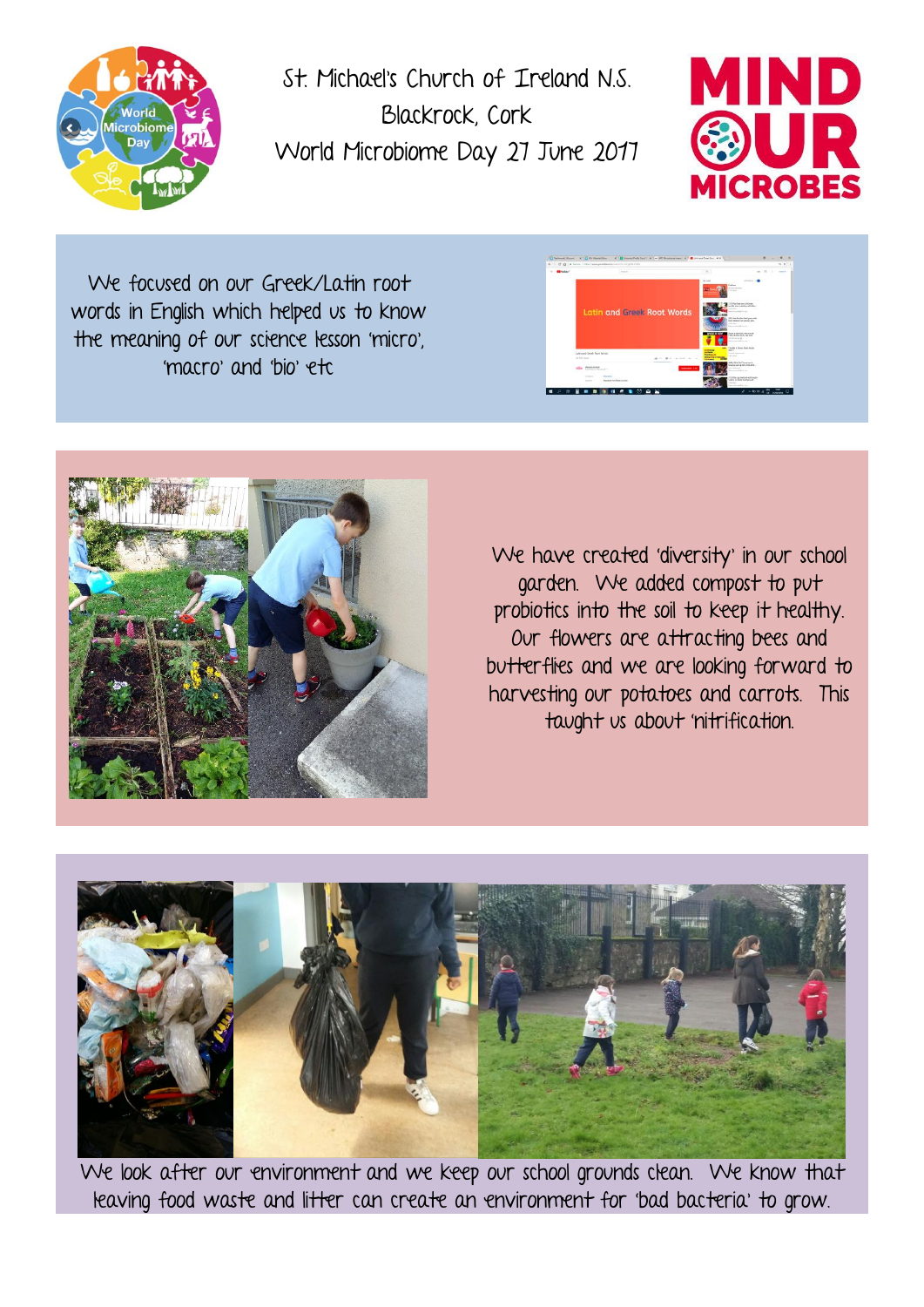

We learned a lot about microbes and the senior room had a mega quiz



We focused on maintaining a 'healthy gut biomes'. We enjoyed our fruit and veg from the Food Dudes Programme and our school has a Healthy Eating Policy.





We wash our hands to make sure we don't become ill from harmful bacteria germs.



We learnt how bacteria is important in the breaking down of living things and thereby continuing the 'circle of life'